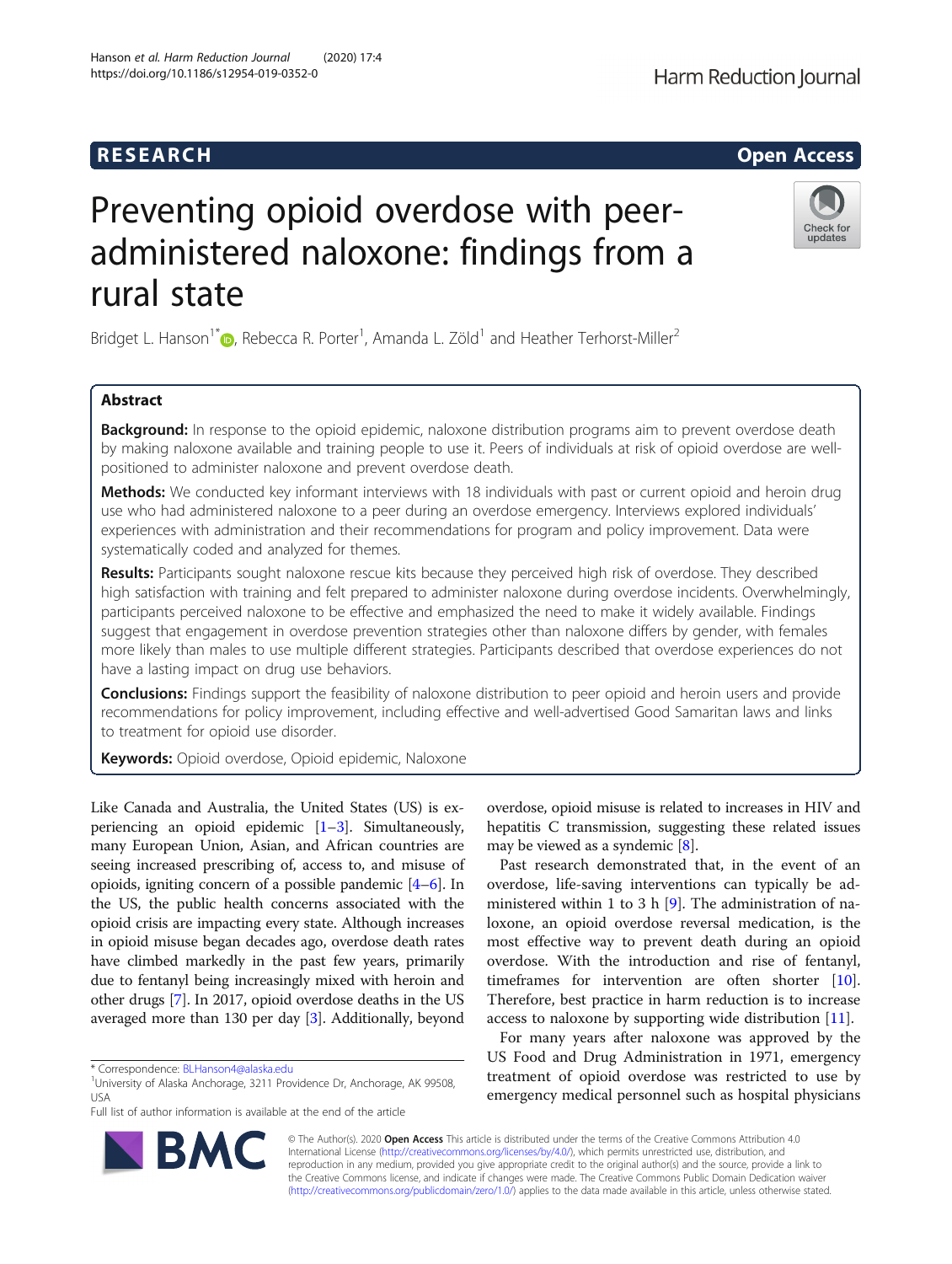and paramedics [\[12](#page-7-0)]. Over the past decade, as harm reduction efforts have focused on making naloxone more accessible and available in overdose situations, first responders like law enforcement have been equipped as well [[13\]](#page-7-0). Law enforcement officers are frequently first to arrive on the scene of an emergency. When officers have and are prepared to use naloxone, administration can occur before other responders arrive, thus increasing the likelihood of effective overdose reversal.

However, challenges remain with giving first responders, including law enforcement, the responsibility of overdose reversal. One significant barrier is that people who use drugs are often hesitant to call emergency services when an overdose occurs due to fear of police involvement [\[14](#page-7-0), [15\]](#page-7-0). First responders also report suffering emotional consequences due to increased numbers of overdose situations [\[16\]](#page-7-0).

As an alternative to relying on first responders, distribution of naloxone to people who use drugs for administration by peers has been cited as a feasible way to prevent fatal opioid overdoses [[17](#page-7-0)–[19\]](#page-7-0). In the US, naloxone was first distributed to people who use drugs in the 1990s through underground programs in Chicago and San Francisco [[20\]](#page-7-0). Though various initiatives were distributing the medication and access began increasing in 2010, it was not until July of 2017 that all 50 states and the District of Columbia had passed legislation to improve layperson access to naloxone. Strikingly, this level of layperson access in the US occurred roughly a decade after most developed countries [[21](#page-7-0)]. Prior to lifting restrictions barring the general public from administering naloxone, several pilot studies were carried out to determine if peer users could be trained to administer naloxone in an overdose situation. In these pilot programs, needle exchanges primarily located in large cities were used as access points where simple kits were provided to people who used drugs. Early on, these kits contained an injectable form of naloxone prescribed to the individual that completed the training. Trainees were instructed to administer the naloxone, perform rescue breathing, and call 911 [\[22](#page-8-0), [23](#page-8-0)]. These pilots demonstrated success in life-saving overdose reversals carried out by peers [[18,](#page-7-0) [24\]](#page-8-0). One pilot, conducted by the Chicago Recovery Alliance, reported a 20% reduction in opioid deaths in Cook County during its first year [\[20](#page-7-0)].

Given the likelihood of peer users to be present during an overdose and the success of the pilot programs, providing naloxone to peers along with basic training on how to use it has been broadly implemented as a lifesaving strategy. Analyses of the implementation of community-based opioid overdose prevention have demonstrated a positive association between distribution programs and decrease in opioid-related mortality [\[25](#page-8-0)].

For example, an eastern US study documented a 27– 46% reduction in mortality from opioid overdoses with peer users responsible for 90% of overdose rescues [[26](#page-8-0)] and another study examining decline in opioid deaths using a simulated 6-month period suggested that multiple distribution sites could lead to a 39.9% reduction in deaths [\[27\]](#page-8-0).

Numerous studies have demonstrated that training the general public in naloxone administration increases knowledge on how to respond to overdose events, perceived confidence in responding, and willingness to carry out recommended procedures [\[12](#page-7-0), [24](#page-8-0), [28](#page-8-0)–[31](#page-8-0)]. In addition to the clear benefit of increased knowledge and willingness to intervene, diffusion of information to peer users has also been documented. Injection drug users that participated in a prevention and distribution program reported sharing information provided by the training without prompting from the program, with some participants referring others to the program for training or requiring knowledge about how to administer naloxone as part of their "house rules" [\[32](#page-8-0)].

Historically, some concerns about potential implications of naloxone distribution have been presented by physicians and politicians alike. The primary concern is of a moral hazard—that people using drugs may seek to use greater amounts or stronger types, knowing that overdose reversal is possible [[31](#page-8-0), [33\]](#page-8-0). However, studies examining naloxone distribution have demonstrated mixed findings regarding these concerns. Some studies suggest that naloxone distribution may actually decrease use among users as much as 53% and increase treatment utilization as much as 25% [[18,](#page-7-0) [34](#page-8-0)]. However, other qualitative inquiry has reported increased use among some due to the thought that there is a "safety net" [[35\]](#page-8-0).

Given the demonstrated effectiveness of naloxone distribution programs to peer laypersons as intervention for addressing opioid overdose, this study aimed to understand experiences administering naloxone and recommendations directly from naloxone end users in Alaska. As a rural northern state in the US, Alaska is uniquely positioned to contribute to this knowledge base for two reasons [[36\]](#page-8-0). First, rural areas experience high rates of opioid misuse and overdose death [[37](#page-8-0)]. Second, access to professional first responders and emergency medical services is more limited in rural areas than urban areas [[38\]](#page-8-0). For these reasons, layperson access to emergency supplies and resources such as naloxone is critical for public safety and health.

#### Method

#### Program description

In February 2017, the State of Alaska Department of Health and Social Services (DHSS) began Project HOPE, an overdose education and naloxone distribution program.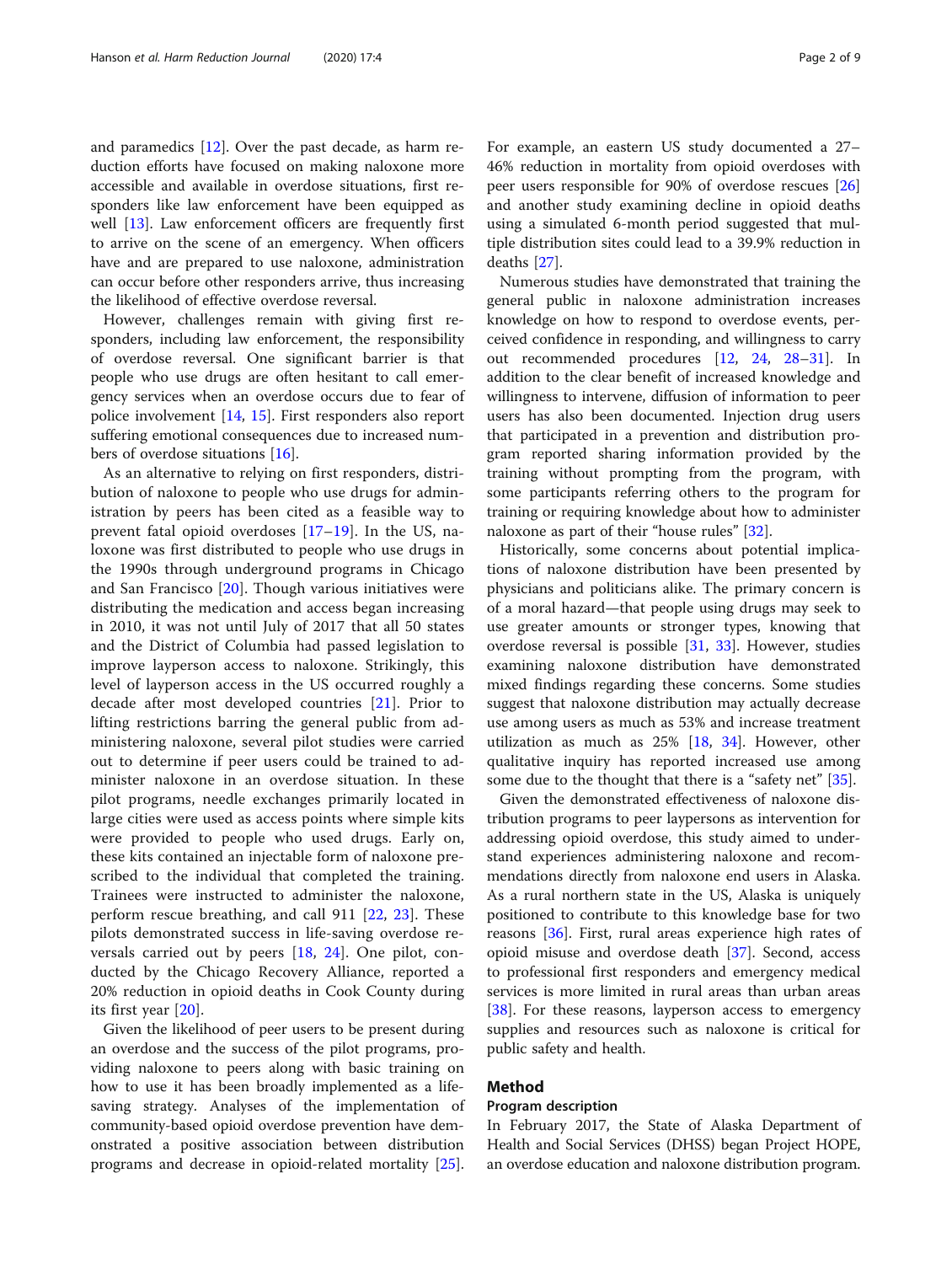The project partners with community-based organizations to train laypeople and equip them with opioid overdose rescue kits. Brief training is delivered by staff or volunteers at the partner organizations and includes identifying signs of overdose and appropriately responding by calling 911, performing rescue breathing, and administering naloxone. The opioid overdose rescue kits include two 4-mg intranasal naloxone sprays (Narcan®), a face shield for rescue breathing, a pair of latex gloves, and an information card with instructions and additional resources.

Alaska had previously enacted legislation to increase access to naloxone and provide for certain immunities via a Good Samaritan law [[39\]](#page-8-0). With the development of Project HOPE, Alaska's DHSS chief medical officer also issued a statewide medical standing order for naloxone, marking the first time naloxone was available to the general public without an individual prescription.

#### Participants

Key informant interviews were conducted with 18 laypeople who had obtained opioid overdose rescue kits from Project HOPE partner organizations and administered naloxone to a peer. See Table 1 for participant age, sex, race, and rurality characteristics. Rurality was categorized according to US Census Bureau definitions [\[40](#page-8-0)]; participants are described as rural if they participated at rural data collection sites or reported traveling from rural areas (i.e., more than 30 min) to urban data collection sites. Two participants reported that they did not have a permanent place of residence.

|  |  |  | <b>Table 1</b> Participant characteristics |
|--|--|--|--------------------------------------------|
|--|--|--|--------------------------------------------|

| Characteristic  | Participants, n (%) |  |
|-----------------|---------------------|--|
| Age [years]     |                     |  |
| $21 - 30$       | 2(11.1)             |  |
| $31 - 40$       | 6(33.3)             |  |
| $41 - 50$       | 2(11.1)             |  |
| $60+$           | 4(22.2)             |  |
| Unknown         | 4(22.2)             |  |
| Sex             |                     |  |
| Male            | 11(61.1)            |  |
| Female          | 7(38.9)             |  |
| Race            |                     |  |
| Alaska native   | 4(22.2)             |  |
| White/Caucasian | 11(61.1)            |  |
| Mixed race      | 2(11.1)             |  |
| Unknown         | 1(5.6)              |  |
| Rurality        |                     |  |
| Urban           | 12 (66.7)           |  |
| Rural           | 4(22.2)             |  |
| Transient       | 2(11.1)             |  |

Most participants (55.6%) had administered naloxone on more than one occasion. All but one participant reported current use of opioids, heroin, or methamphetamine; the remaining participant reported past use and was currently abstaining from drug use. All participants had administered naloxone to a peer within the past 12 months.

#### Interviews

A semi-structured interview guide was developed by the authors. The guide was developed by prioritizing questions relevant for program feedback and was reviewed by program staff before use with participants. Questions focused on naloxone access, training quality, and naloxone use. Suggestions for improvements to naloxone distribution and overdose prevention were also solicited during the interviews.

#### Procedure

Participants were recruited through word-of-mouth and advertisements at community organizations (e.g., syringe exchanges, homeless youth centers, health clinics) that distribute naloxone. Participants were recruited, and interviews were conducted in four different communities—two urban and two rural [[40\]](#page-8-0). One of the urban locations drew participants from the immediate area as well as from surrounding rural areas within driving distance.

Confidential face-to-face interviews were conducted by two research team members in private spaces at the community organizations or accessible off-campus university locations. Informed consent was verbally presented, reviewed, and agreed upon immediately prior to each interview. Interviews lasted approximately 17 min (range = 8:05 to 27:15;  $M = 17:47$ ), with length varying based on the amount of experience participants had using naloxone and the amount of time participants had available to be interviewed. Most participants completed individual interviews; two pairs preferred to be interviewed together. Safety measures were included to ensure participant wellbeing and confidentiality; information about local resources was shared with participants. Participants received compensation in the form of a gift card worth 40 or 50 USD (amount depended on locale and type of gift card) following participation. All procedures and the interview guide were approved by the University of Alaska Anchorage's Institutional Review Board (IRB).

#### Analysis

Interviews were audio recorded, transcribed verbatim, and then reviewed and edited for accuracy. The research team condensed data through first cycle coding [[41](#page-8-0)] by creating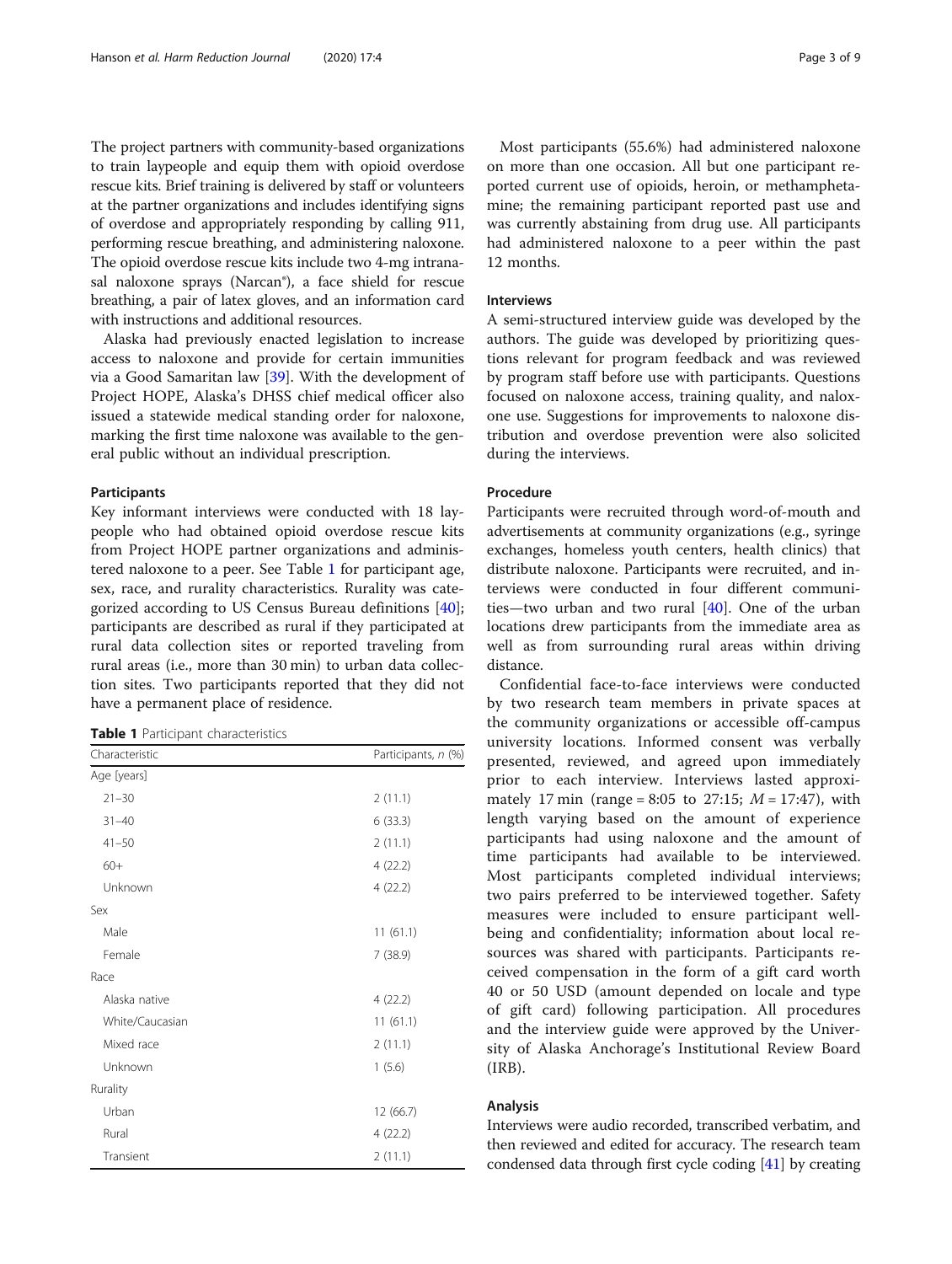a list of key domains corresponding to each interview question and developing a summary template. Two team members used the template to summarize the first two transcripts and ensure domains were identifiable in the data and captured consistently. The remaining transcripts were summarized and compiled into a domain matrix using Microsoft Excel for display and cross-checking by the second author [\[42](#page-8-0)]. Inconsistencies were discussed until consensus was achieved; revisions were made to clarify concepts. Domains were grouped into categories as data patterns identified through second cycle coding were added to the matrix [[41\]](#page-8-0). Relationships and discrepancies within the data were highlighted within each category using constant comparison [[43\]](#page-8-0). Emergent themes were identified and further explicated as key categories were reorganized; conclusions were tested and confirmed within the data [\[42](#page-8-0)].

#### Findings

Findings are grouped into four distinct themes: naloxone availability, training, naloxone utilization, and emergency response.

#### Naloxone availability

Participants described their experiences initially obtaining naloxone, overall accessibility of naloxone, and alternatives used during an overdose emergency when naloxone was not available.

#### Initial contact

A majority of participants learned naloxone was available through syringe exchange programs or through peers. Others heard through local media, health service providers, employers, or by observing naloxone being used during an overdose emergency.

Naloxone rescue kits were sought by many participants because they were active opioid users and recognized a personal vulnerability regarding overdose risk. Several had friends or family members who were opioid users and/or had witnessed an overdose emergency, as explained by one participant who stated, "people have a tendency to die in my apartment" (male, 68 years). The need to be prepared due to the risks of opioid use was emphasized by one individual who stated, "I always carry [a rescue kit] with me just because. I always have one in my backpack …" (female, age unknown). Others were concerned about the potential presence of fentanyl. One participant explained, "I've had other people OD on me and just, there's a lot of problem with fentanyl around in dope and stuff" (male, 60 years). Overall, ensuring personal safety and safety for others by preventing an overdose death was a motivation for obtaining naloxone.

#### Accessibility

Participants described naloxone rescue kits as welladvertised and fairly easy to obtain, although some participants also noted that kits were occasionally out of stock. Many appreciated that organizations distributing naloxone had simple processes such as being able to, "...just go in there and ask for it" (male, 33 years) rather than, "...having to have some appointment and just some long process that makes it difficult to follow through" (female, age unknown). Most participants had positive interactions at community organizations when obtaining kits and found staff to be "knowledgeable," "professional, " "friendly," and "nonjudgmental." The quality of experiences at the syringe exchange organizations made positive impressions. About the exchanges, one participant shared, "...if they sold [naloxone] at a store...I would still rather go to the needle exchange just because of how helpful they are and because they have experience" (male, 33 years).

Overall, travel time to obtain a naloxone rescue kit was minimal. Participants in urban settings described traveling up to 15 min by car or 30 min on foot while those individuals in more rural settings indicated travel times of up to 30 min by car. Those living in rural regions tended to obtain and maintain a larger supply of rescue kits (i.e., "several at a time," "a whole bunch at a time") compared to those in more urban regions. Many were able to receive multiple rescue kits at a given time to share with peers as secondary distribution was available to anyone who was trained and interested in supplying rescue kits to peers.

Participants identified few challenges in accessing naloxone. Barriers that were identified reflected both participants' personal experiences and known peer experiences. The most commonly cited barrier was kits being out of stock or limited distribution hours. Other barriers, mentioned by a small number of participants, included fear of a confidentiality breach or a lack of desire to listen to training.

#### Naloxone alternatives

Generally, when people needed naloxone, they had a rescue kit available and did not require an alternative to reverse an opioid overdose. A small number of participants transported victims to the hospital or asked for naloxone "on the street" when they did not have it available.

#### **Training**

Participants highlighted the value and appropriateness of the brief, verbal naloxone training provided by community organization staff when people received naloxone rescue kits. A majority of participants reported being satisfied with training and felt it to be "self-explanatory"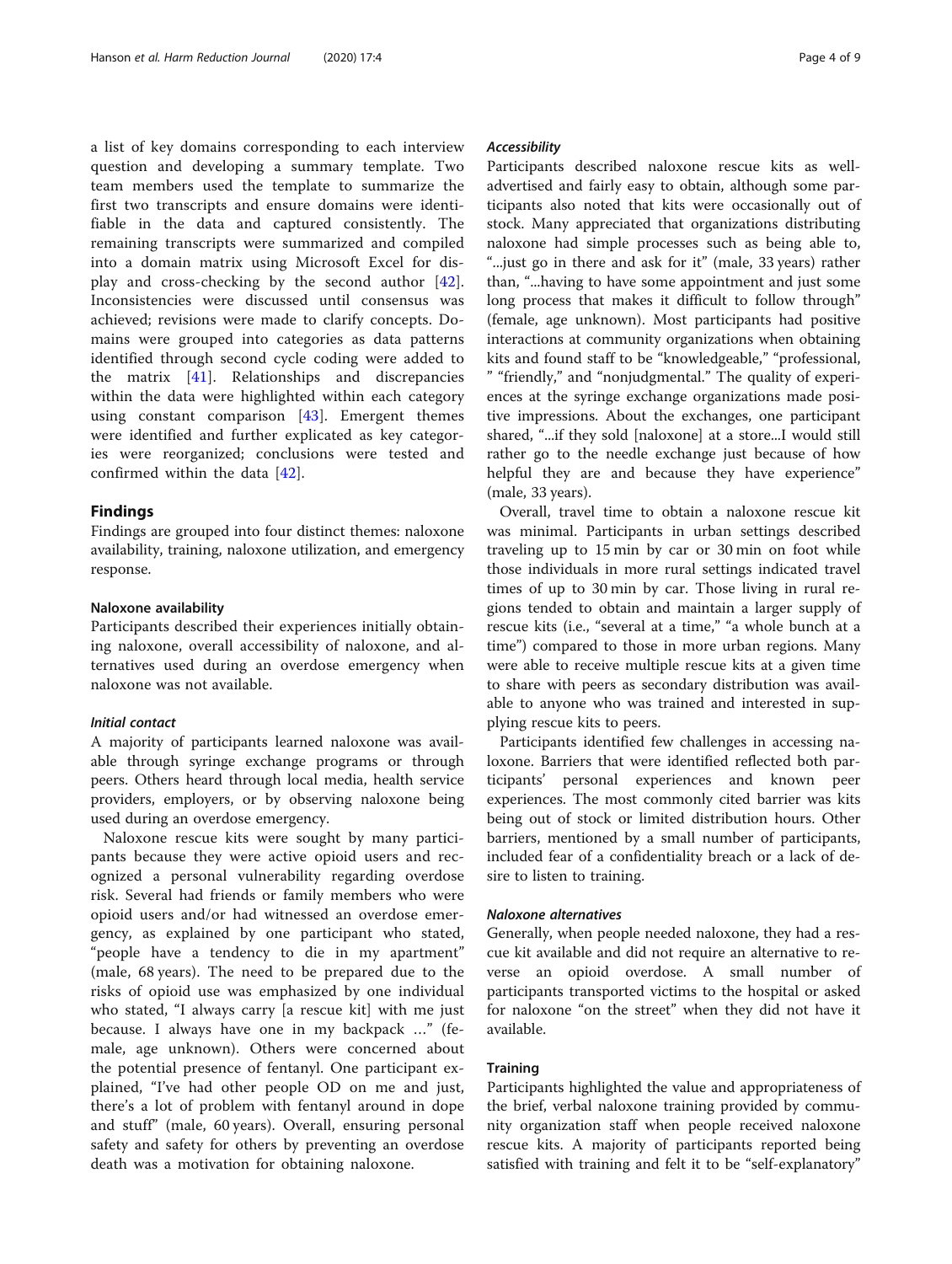or "enough to get by on." Several participants appreciated the printed materials included in the kit, but a few did not find them necessary. One perspective included, "You don't really look into a pamphlet to find out how to use it" (female, age unknown). Another explained, "I did glance at [the instructions]. It's a no brainer – what you're supposed to do with [naloxone]" (male, 43 years).

Participants offered suggestions related to training. One participant recommended that training emphasize physical positioning of the victim's head, saying "It's some things that are important...tilt the head back...a lot of people don't realize that, but it does make a difference. It helps [naloxone] get through better" (male, 43 years). Another suggested training also included "something about not needing to go farther than the instructions, like putting someone in a bathtub of cold water" (male, 36 years). For those who lacked confidence administering naloxone during an overdose emergency, participants suggested opportunities for hands-on training or "refreshers" when obtaining a refill, including "just a quick conversation asking if they know how to use it" (female, 40 years).

While training is intended to be a requirement for obtaining a naloxone rescue kit to ensure a person knows how to use it during an overdose emergency, a small number of individuals refused naloxone training when obtaining a rescue kit due to lack of time or overconfidence. One participant who had declined to listen to training when obtaining a rescue kit reflected that training would have been helpful in order to use the kit properly during an overdose emergency. Another participant described using a friend's kit and reading the printed instructions quickly during an overdose emergency in order to administer naloxone.

#### Naloxone utilization

Participants described personal experiences using naloxone, perceived effectiveness of a rescue kit, and general overdose prevention behaviors.

#### Personal experiences

Participants were able to recognize opioid overdose signs and symptoms. Some described being the only person in a group who knew what to do during an overdose emergency. An experience of one individual who had administered naloxone was recounted as:

...my girlfriend at the time, one of her friends did a big, fat injection of heroin. He OD'd, and she called me freaking out. And everybody's just standing around... "What do we do?" Nobody even bothered to call an ambulance. So I went there and gave him a shot up the nose of it and sat him up, got some cool rags to cool him down, made sure he was coherent.

He snapped out of it pretty quick. (Male, age unknown.)

Prior to naloxone administration, many participants attempted to wake or stimulate victims in some way, although one participant shared that "I don't waste a lot of time doing that, especially if the person isn't breathing" (male, 60 years). Participants reported that, in addition to administering naloxone, rescue breathing was performed some of time, either by the participant or by others present during the overdose.

Participants most often used two 4-mg doses of naloxone nasal spray during an overdose emergency. Several recalled waiting up to 5 min after administering naloxone before giving a second dose. All victims awoke after receiving naloxone.

#### Perceived effectiveness

All participants perceived naloxone to be effective and described statements such as, "It's instant" and "Nobody's died." One participant shared, "It's a frightening situation but [naloxone] has always worked for me. It hasn't failed me yet" (male, 60 years). Although effective to reverse an opioid overdose, several participants shared that naloxone did not impact substance use behaviors, other than a short-term reduction in use following an overdose event. One participant explained:

...I try to choose every day, but it's not that easy. I'd like it to be. But [naloxone] does help. You're just, like, in shock that that had to happen to you. And when you come back you are just so grateful...you are just, like, 'If this [naloxone] wasn't here, I would be dead.' ...I want to live; everything in me does. But as far as just choosing not to use the drug, I wanted to use right after that. (Female, age unknown.)

A few participants thought people were less cautious about their drug use because of the availability of naloxone. According to one person, "People feel like they don't have to be as careful when using when having [naloxone] around" (female, 43 years).

#### Additional overdose prevention strategies

Overdose prevention practices with groups varied across participants. For example, some individuals, especially those in rural communities, proactively designated a person responsible to administer naloxone if needed. Others informed peers about where naloxone was located in the room and reviewed how to use it. An approach taken by one was to occasionally ask peer users if anyone had [naloxone], "usually while we're sitting around" (male, 43 years). Others did not usually discuss the topic except in cases when "...the heroin is strong" (female, 40 years).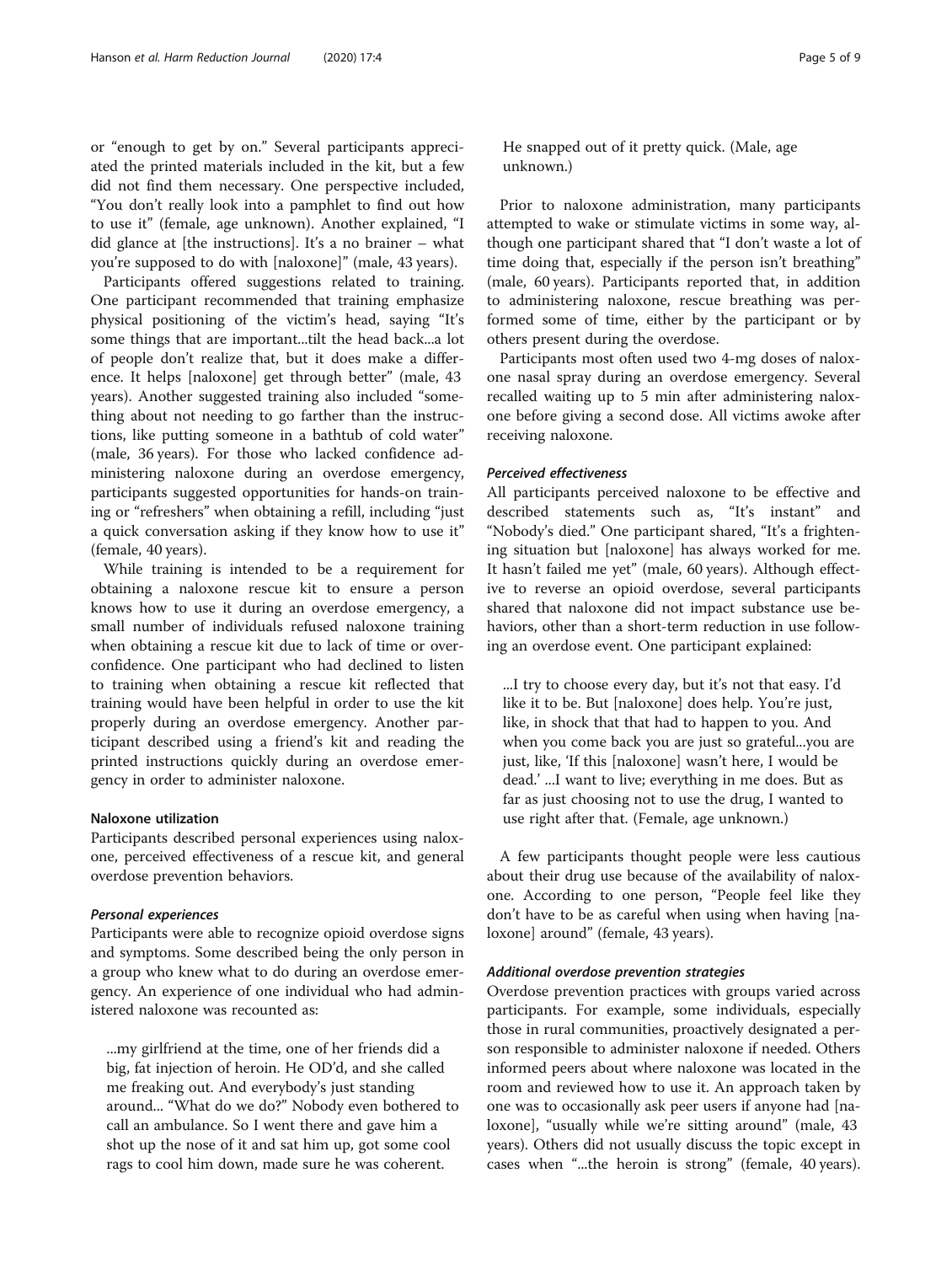Another respondent indicated lack of planning and discussion about naloxone, saying, "I mean, you just try not to overdose, you know?" (male, 68 years).

Some participants made plans with fellow users prior to drug use to prevent overdoses including doing a test shot or suggesting that peers initially reduce the amount of drugs used in order to determine potency. One participant shared:

For me, myself, no matter what, I always just try a little bit and tell people around me to try a little bit first, because you can always do more. You cannot do less, you know? That's what I try to tell people. (Female, 43 years.)

#### Gender differences in overdose prevention strategies

Interestingly, when describing overdose prevention strategies, all female participants discussed safety behaviors they had engaged in due to potency concerns such as taking a test shot, starting slow, and waiting for another person (frequently identified as a male significant other) to try the substance first. Female participants also described warning others about the potency of a supply. Fewer than half of the male participants mentioned potency considerations in regard to prevention, with responses focusing instead on naloxone as intervention by letting others know that naloxone is available, where to obtain it, and its location when using.

#### Emergency response

Participants described their interactions with emergency services and first responders during overdose incidents. Overall, participants rarely called 911 during an overdose. Some stated they have never called 911; as explained by one participant, "Most of the time, people try to handle it on their own" (male, 40 years). Some participants described concerns about the potential impacts on their relationships with peers, as calling 911 "would be like being a snitch" (female, age unknown). A small number of those without a legal history or current legal involvement did call 911, particularly if feeling, "too nervous to handle the situation on my own" (female, 32 years). Most participants were distrustful of law enforcement and believed they would be treated "like criminals" or be charged with a crime for being part of the overdose situation. Participants were generally aware of the state's Good Samaritan law but did not believe that it provided immunity.

#### Recommendations for awareness and availability

When asked for final thoughts or recommendations, participant responses largely focused on issues of awareness and availability. Those who reported having administered

naloxone only once attended to issues such as awareness and personal security. This differed from participants who have administered naloxone on more than one occasion, with all of those participants providing a recommendation addressing availability and universal prevention options like including naloxone in first-aid kits, passing naloxone out in hospitals, and having naloxone in every household.

#### Discussion

The current study explores the experiences of laypeople obtaining naloxone rescue kits and administering naloxone to peers during an overdose emergency. Since these individuals are more likely than professional first responders to be present during an overdose and able to immediately administer naloxone, they can prevent overdose death. Overall, findings from the interviews highlight the feasibility of community-based overdose education and naloxone distribution, as participants reported high levels of accessibility and satisfaction as well as high perceived effectiveness of naloxone in reversing overdoses. These findings are consistent with other recent literature demonstrating the competence of peers in administering naloxone and reversing overdose [\[44\]](#page-8-0) and also suggest that overdose education may be useful for overcoming opioid knowledge deficits experienced by rural individuals [[45\]](#page-8-0).

Participants indicated that the process of obtaining naloxone was relatively simple and their descriptions of the interactions with partner organizations suggest that these organizations were able to minimize barriers for access and treated individuals seeking naloxone with respect. Most partner organizations distributing naloxone are experienced agencies that have been providing other services, such as syringe exchange, to individuals who use drugs. This background likely well-positioned them to reach individuals at risk for overdose and in need of naloxone and enabled them to simply enhance their services to include naloxone, thereby providing a positive experience for their clients.

Rural participants in this study experienced more logistical challenges, such as transportation and travel time, in obtaining naloxone than urban participants. While services such as syringe exchanges are legal in Alaska and generally available in urban and surrounding areas, they are less accessible for rural individuals. The solution participants described was to obtain multiple kits at each visit to the partner organization and to share those kits with others. Rural communities experience a 45% higher rate of opioid-related overdose deaths than urban areas as well as a disparity in naloxone administration by emergency medical services [\[46,](#page-8-0) [47\]](#page-8-0). The current study suggests that providing individuals in rural communities with numerous kits for secondary distribution could be one way to help to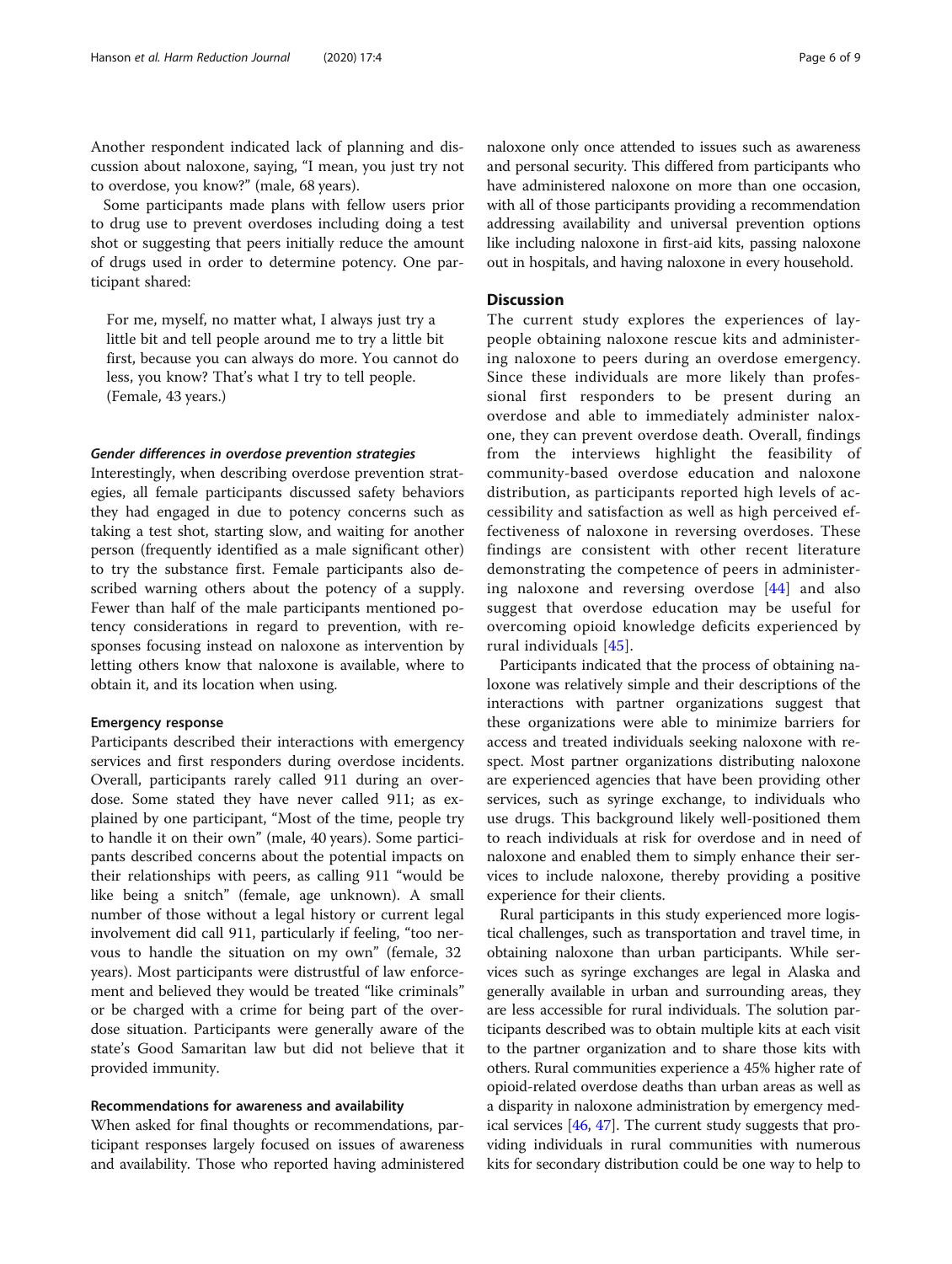overcome the shortcomings of relying on emergency services.

Participants indicated that experiencing overdose reversal with naloxone did not impact the use behaviors of their peers. While not specifically probed in the interview guide, participants also did not indicate that administering naloxone impacted their own use behaviors. Despite their experiences witnessing overdose emergencies and administering naloxone to peers, all but one of the participants reported current drug use. Therefore, harm reduction efforts may be bolstered by also enhancing a connection to treatment and recovery services, as suggested by previous research [\[18](#page-7-0), [34\]](#page-8-0).

Female participants described more caution than male participants in using drugs when risk associated with overdose was perceived to be higher than usual. Male participants, conversely, seemed to rely on naloxone rather than practicing other behaviors aimed to prevent overdose. This emergent difference in overdose prevention strategies by gender suggests that women may be more receptive to interventions aimed to reduce drug use or practice more conservative strategies and diffusion of information may be employed to extend those strategies to men. Increased willingness among females to engage in additional prevention strategies may be compounded by gender differences in the retention of knowledge about strategies, such as that demonstrated by a recent study where female trainees, compared to males, had higher levels of knowledge gained from naloxone training [\[48\]](#page-8-0).

This gender difference in safety behaviors related to drug use mirrors gender differences related to treatment as men are more frequently referred to pharmacological treatments when seeking help compared to women who are more likely to receive a referral to psychotherapy [[49\]](#page-8-0). This finding suggests that there may be a broader issue related to how interventions are presented based on gender. Further, it has been documented that women are more likely to seek treatment earlier than their male counterparts despite experiencing no significant difference in severity of use [[49,](#page-8-0) [50](#page-8-0)]. A single underlying mechanism may drive women to both practice a wider variety of harm reduction strategies and seek treatment sooner than men. Given that multiple female participants in this study noted that they wait for their male partner to use first to test the strength of the drug, it is also possible that gender roles drive males to function in a protective capacity. As men experience higher rates of mortality from opioid overdose, further investigation is needed to better understand gender differences in overdose prevention behaviors and inform preventative strat-egies to reach men [[51\]](#page-8-0).

Participants' experiences also provide information that is useful for policy improvement. Because the effects of

naloxone are temporary, best practices for naloxone administration include seeking medical attention for continued care [\[11\]](#page-7-0). While calling 911 was a component of the training provided to participants, many of them reported experiencing barriers to contacting law enforcement. These barriers are well-documented and include fear of arrest, stigma, consequences related to housing, and custody [\[52](#page-8-0)]. While participants indicated familiarity with the fact that Alaska has a Good Samaritan law that is intended to provide immunity from prosecution, they did not trust it would be effective in protecting them. Revision of legislation and policy to enhance protections in overdose situations and promotion of those laws to bolster awareness could increase access to medical services and reduce mortality. However, policy improvements alone may not be sufficient [[15\]](#page-7-0). Other strategies may include promoting community policing and EMS outreach in communities to improve the public's perceptions regarding law enforcement and increase their likelihood of calling for help.

Finally, participants described the importance of naloxone availability and urged increased promotion, availability, and access of naloxone. Sustaining and enhancing naloxone availability is a critical harm reduction strategy. While recent nationwide overdose death rates indicate some decline and success in preventing overdose death, ongoing provision of naloxone is necessary for the millions experiencing opioid use disorder who are at risk for overdose and will not be able to experience recovery if they first die from overdose. Naloxone availability could be enhanced by combining naloxone with distribution of high-risk opioid prescriptions and increasing access via pharmacies in general by reducing the cost of naloxone sold for a cash price. As emphasized by participants in this study, it is critical for access to be simple rather than involve requirements that act as barriers (e.g., appointments, paperwork) as well as for the interaction to be free of stigma.

Findings must be interpreted in light of the study's limitations. Despite efforts by the authors to recruit participants throughout the state, most participants came from the two largest cities in the state. Thus, the rural perspective may not be captured in its entirety. Additionally, participants were recruited through partner organizations and the majority of interviews were conducted at those locations. Individuals who obtain kits in other ways, such as through medical providers, may not be comfortable accessing community-based service organizations and may have different experiences obtaining and administering naloxone.

Future research might expand upon these findings by further exploring differences in experiences of peers, specifically differences based on gender and rurality.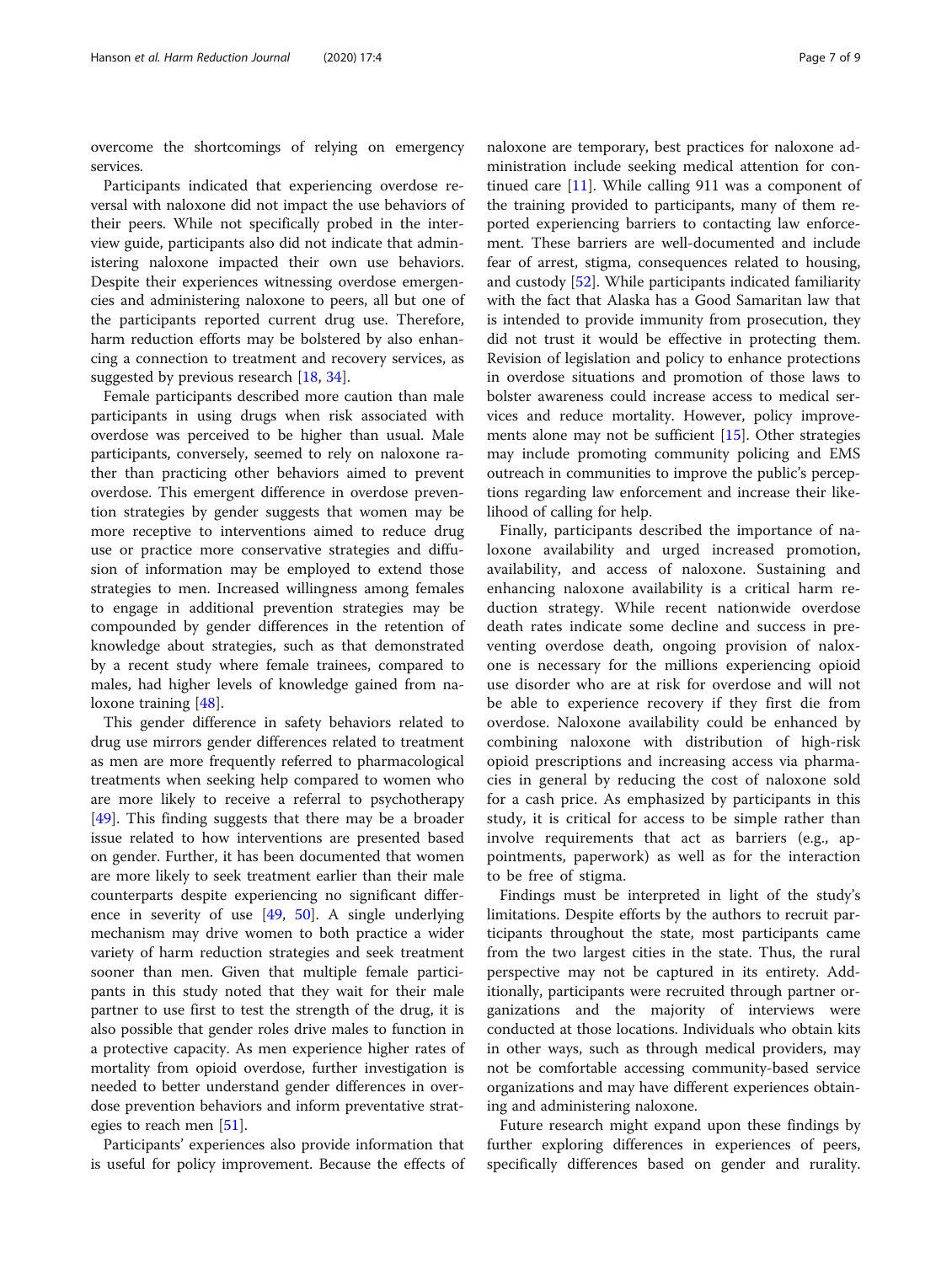<span id="page-7-0"></span>Such differences may have important implications for harm reduction and treatment strategies. For example, studies might explore ways to increase broad uptake of overdose prevention strategies described by females in this study (e.g., starting slow or testing small amounts). Other avenues of inquiry could examine diffusion of information from females to males. Additional research should also explore perspectives and experiences of groups other than peer users in obtaining and administering naloxone, such as first responders, law enforcement, and family members, including parents of young adult children.

#### Conclusions

Naloxone availability is a crucial harm reduction strategy for the current opioid epidemic, and many states and communities are implementing and expanding naloxone distribution programs [\[53](#page-8-0)]. Peers of people at risk of overdose are most likely to be present during overdose emergencies and, especially in rural areas, may be the only person available to respond. Understanding these peers' experiences administering naloxone and preventing overdose death informs strategies for harm reduction, ensuring programs can maximize effectiveness and reach. Experiences of these individuals can also be used to develop strategies to connect people who use drugs and are impacted by overdose, including themselves, to treatment and recovery services.

#### Acknowledgements

We gratefully acknowledge the contributions made by the individuals who volunteered to participate in this study.

#### Authors' contributions

BLH and RRP conceived of the topic and developed the approach. RPP, ALZ, and HTM collected and coded data. All authors contributed to writing and editing the manuscript. All authors approved the final manuscript.

#### Funding

This work was supported by grant 1H79SP022117 from the United States Department of Health and Human Services (DHHS), Substance Abuse and Mental Health Services Administration (SAMHSA) to the State of Alaska Department of Health and Social Services (DHSS). The views expressed in this paper do not necessarily reflect the official policies or positions of DHHS, SAMHSA, or DHSS.

#### Availability of data and materials

All data collected and analyzed in this study are confidential and are not publicly available.

#### Ethics approval and consent to participate

This work was reviewed and approved by the University of Alaska's Institutional Review Board as research with human subjects (reference number 1164256). All participants provided informed consent.

#### Consent for publication

Not applicable. Individual quotes are not identifiable.

#### Competing interests

The authors declare that they have no competing interests.

#### Author details

<sup>1</sup>University of Alaska Anchorage, 3211 Providence Dr, Anchorage, AK 99508 USA. <sup>2</sup>University of Wisconsin-Stout, 712 South Broadway St, Menomonie, WI 54751, USA.

#### Received: 24 October 2019 Accepted: 23 December 2019 Published online: 09 January 2020

#### References

- 1. Belzak L, Halverson J. The opioid crisis in Canada: a national perspective. Heal Promot Chron Dis Prev Can. 2018;38(6):224–33.
- 2. Lalic S, Ilomäki J, Bell JS, Korhonen MJ, Gisev N. Prevalence and incidence of prescription opioid analgesic use in Australia. Br J Clin Pharmacol. 2019; 85(1):202–15.
- 3. National Institute on Drug Abuse. Opioid overdose crisis. 2019. Available from: [https://www.drugabuse.gov/drugs-abuse/opioids/](https://www.drugabuse.gov/drugs-abuse/opioids/opioid-overdose-crisis) [opioid-overdose-crisis.](https://www.drugabuse.gov/drugs-abuse/opioids/opioid-overdose-crisis)
- 4. Finnegan G. Europe's silent opioid epidemic. Vancouver: Horizon; 2018. Available from: [https://horizon-magazine.eu/article/europes-silent-opioid](https://horizon-magazine.eu/article/europes-silent-opioid-epidemic.html)[epidemic.html](https://horizon-magazine.eu/article/europes-silent-opioid-epidemic.html)
- 5. Gebelhoff R. The opioid epidemic could turn into a pandemic if we're not careful. The Washington post: Washington, D.C.. 2017; Available from: [https://www.washingtonpost.com/news/in-theory/wp/2017/02/09/the](https://www.washingtonpost.com/news/in-theory/wp/2017/02/09/the-opioid-epidemic-could-turn-into-a-pandemic-if-were-not-careful/)[opioid-epidemic-could-turn-into-a-pandemic-if-were-not-careful/](https://www.washingtonpost.com/news/in-theory/wp/2017/02/09/the-opioid-epidemic-could-turn-into-a-pandemic-if-were-not-careful/).
- 6. Salm-Reifferscheidt L. Tramadol: Africa's opioid crisis. Lancet. 2018; 391(10134):1982–3.
- 7. Seth P, Rudd RA, Noonan RK, Haegerich TM. Quantifying the epidemic of prescription opioid overdose deaths. Am J Public Health. 2018;108(4):500–2.
- 8. Perlman DC, Jordan AE. The syndemic of opioid misuse, overdose, HCV, and HIV: structural-level causes and interventions. Curr HIV/AIDS Rep. 2018;15(2): 96–112.
- 9. Enteen L, Bauer J, McLean R, Wheeler E, Huriaux E, Kral AH, et al. Overdose prevention and naloxone prescription for opioid users in San Francisco. J Urban Health. 2010;87(6):931–41.
- 10. Fairbairn N, Coffin PO, Walley AY. Naloxone for heroin, prescription opioid, and illicitly made fentanyl overdoses: challenges and innovations responding to a dynamic epidemic. Int J Drug Policy. 2017;46:172–9.
- 11. Hawk KF, Vaca FE, D'Onofrio G. Reducing fatal opioid overdose: prevention, treatment and harm reduction strategies. Yale J Biol Med. 2015;88(3):235–45.
- 12. Bennett T, Holloway K. The impact of take-home naloxone distribution and training on opiate overdose knowledge and response: an evaluation of the THN Project in Wales. Drugs Educ Prev Policy. 2012;19(4):320–8.
- 13. Lurigio AJ, Andrus J, Scott CK. The opioid epidemic and the role of law enforcement officers in saving lives. Vict Offenders. 2018;13(8):1055–76.
- 14. Karamouzian M, Kuo M, Crabtree A, Buxton JA. Correlates of seeking emergency medical help in the event of an overdose in British Columbia, Canada: findings from the Take Home Naloxone program. Int J Drug Policy. 2019;71:157–63.
- 15. Koester S, Mueller SR, Raville L, Langegger S, Binswanger IA. Why are some people who have received overdose education and naloxone reticent to call Emergency Medical Services in the event of overdose? Int J Drug Policy. 2017;48:115–24.
- 16. Saunders E, Metcalf SA, Walsh O, Moore SK, Meier A, McLeman B, et al. "You can see those concentric rings going out": emergency personnel's experiences treating overdose and perspectives on policy-level responses to the opioid crisis in New Hampshire. Drug Alcohol Depend. 2019;204:107555.
- 17. Piper TM, Stancliff S, Rudenstine S, Sherman S, Nandi V, Clear A, et al. Evaluation of a naloxone distribution and administration program in New York City. Subst Use Misuse. 2008;43(7):858–70.
- 18. Seal KH, Thawley R, Gee L, Bamberger J, Kral AH, Ciccarone D, et al. Naloxone distribution and cardiopulmonary resuscitation training for injection drug users to prevent heroin overdose death: a pilot intervention study. J Urban Health. 2005;82(2):303–11.
- 19. Tobin KE, Sherman SG, Beilenson P, Welsh C, Latkin CA. Evaluation of the Staying Alive programme: training injection drug users to properly administer naloxone and save lives. Int J Drug Policy. 2009;20(2):131–6.
- 20. Wermeling DP. Opioid harm reduction strategies: focus on expanded access to intranasal naloxone. Pharmacotherapy. 2010;30(7):627–31.
- 21. Mahoney M. The global opioid crisis: effective laws to fight rising overdose fatalities through access to naloxone. Ariz J Int Comp Law. 2018;35(3):531–57.